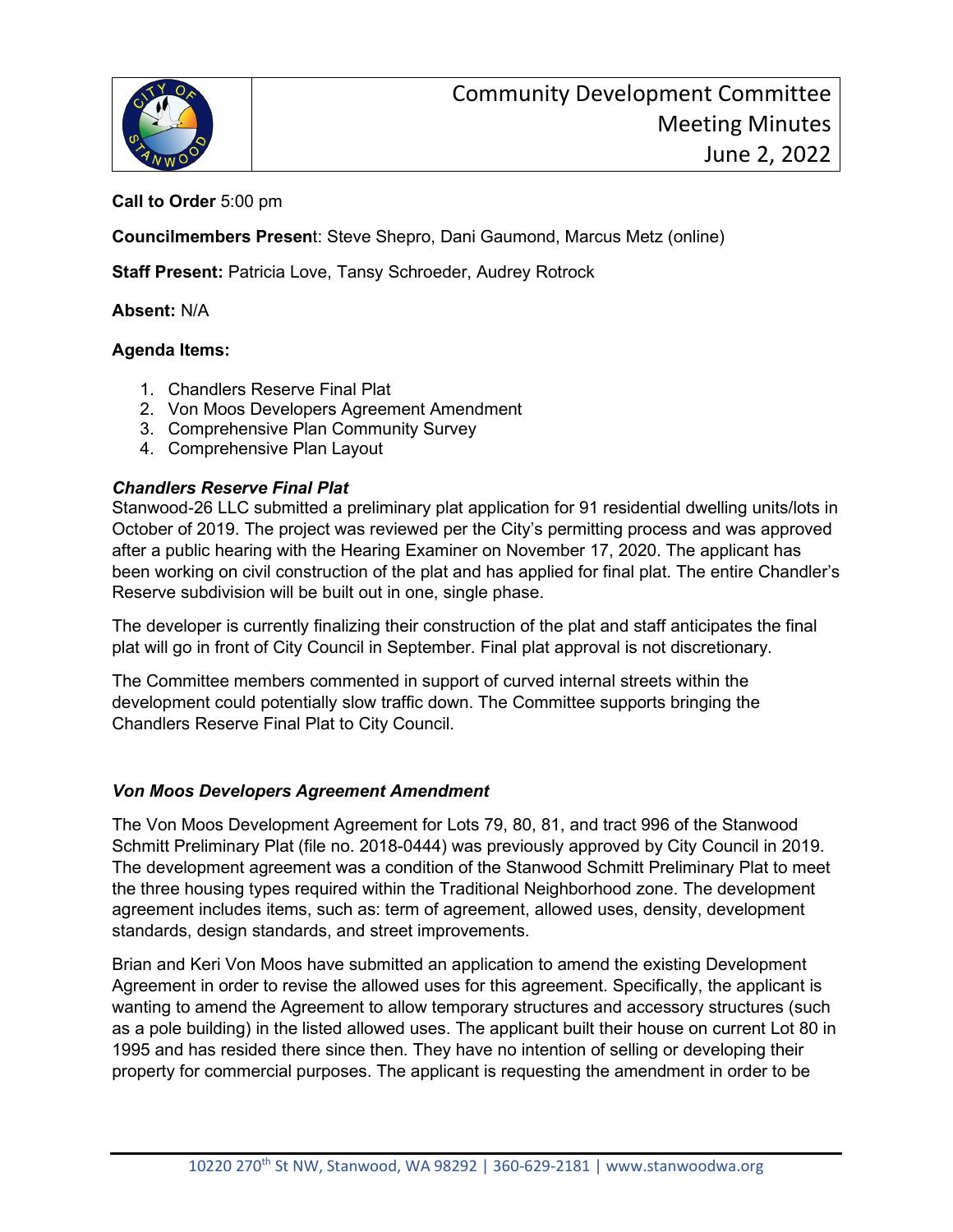

able to construct a house and an accessory pole barn on Lot 81 for them to move into, so that their daughter can move into Lot 80.

The Committee supports bringing the Von Moos Developers Agreement Amendment to City Council.

# *Comprehensive Plan Community Survey*

The City initiated a public survey requesting input on the upcoming Comprehensive Plan Amendment and Municipal Code Update project. People were asked the following five general questions regarding their vision of the city:

- **What is your vision of the City of Stanwood in the year 2044?**
- What community improvements or opportunities do you think Stanwood should pursue over the next 20 years?
- **What changes would you propose to the Comprehensive Plan?**
- What changes would you propose to the Municipal Code?
- Do you have any other ideas you'd like to share with the City?

The survey was pushed out via social media: Facebook and twitter. It was also emailed to our party of record list and to the stakeholder list identified in the Comprehensive Plan Public Participation Plan. The survey remains open until the end of June.

Below is a summary of the general comments sorted into themes that emerged from the survey so far. The sort below is not listed in any particular order or priority and conflicting points of view have been included.

## *Protect Farmlands*:

- **Protect existing farmlands and family** farms
- **Encourage Agri-Tourism**
- **Keep rural identity**
- **EXECT:** Create a cottage food program

## *Improve Transportation*:

- $Fix SR 532$
- **Widen SR 532**
- **IMPROVE transportation systems for both** pedestrians and cars
- **IMPROVE PARTS, trails, and sidewalks**

## *Small Town Character*:

- **Family friendly**
- **Business friendly**
- No "Big Box" stores
- More local businesses
- More arts and craft festivals
- Revitalize downtown
- Plant more trees
- Need better landscaping
- **More amenities like concerts or** amphitheaters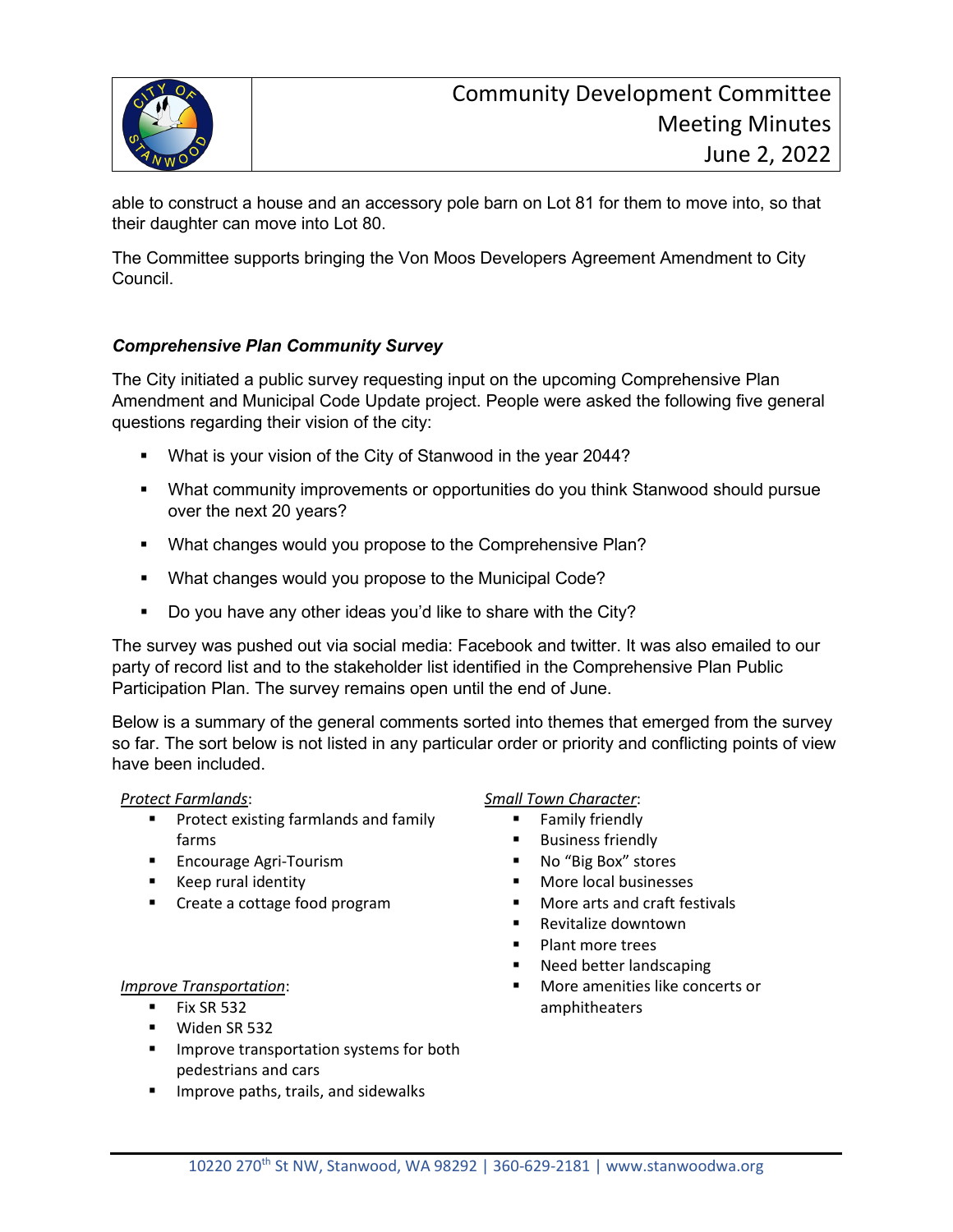

#### *Growth Management*:

- Limit growth in downtown
- Build more housing for low income and seniors
- Reduce urban sprawl
- **Allow more high density multifamily and** limit new single-family development
- Build up; not out
- **There are too many look alike** neighborhoods
- **Support new mixed use and multifamily** housing near Haggen's
- Build multifamily housing near I-5

# *City Infrastructure*:

- Need a better library
- **Fund a better police station**
- **Decide on where to place city hall and** the police station
- Support school programs and education

# *Affordability*:

- Need more affordable and accessible housing for seniors
- Make water and sewer more affordable for low-income residents

# *Quality of Life*:

- Regulate for long term uses
- Enforce noise ordinance
- **Ban fireworks**
- Ban Pit Bulls
- Reduce hours of on-street park (less than 24 hours)
- Need better vision and leadership; don't want to become another Lynnwood or Marysville
- No variances
- Reduce parking hours on  $102<sup>nd</sup>$  to 30 minutes; allow loading / unloading zones

# *Parks*:

- Improve parks
- Save green spaces and add buffers
- Need a park in the uptown area
- Maintain outdoor lifestyle
- **Create a town center park**
- **Need a better skateboard park**

# *Public Safety*:

- **Want more police coverage**
- Reduce crime in Stanwood
- **Reduce panhandling and begging on** public property

## *Businesses/Economic Development*:

- **Want a hotel and more shopping options**
- Need jobs related to local industry and tech jobs
- **More commercial zoning for shopping** local
- No more mini storage facilities
- **Need a hospital**
- More restaurants and eateries
- Recruit medial businesses, including mental health facilities
- **Prohibit mental health facilities**
- **Want a Dairy Queen**
- Need another grocery store

## *Communication*:

- Serve community interests; not individuals
- Seek citizen input and listen
- Seek representatives for boards and commissions from the wider community, not just within city limits
- **EXECT** Create community advisory committee on social issues: low-income impacts, seniors, families